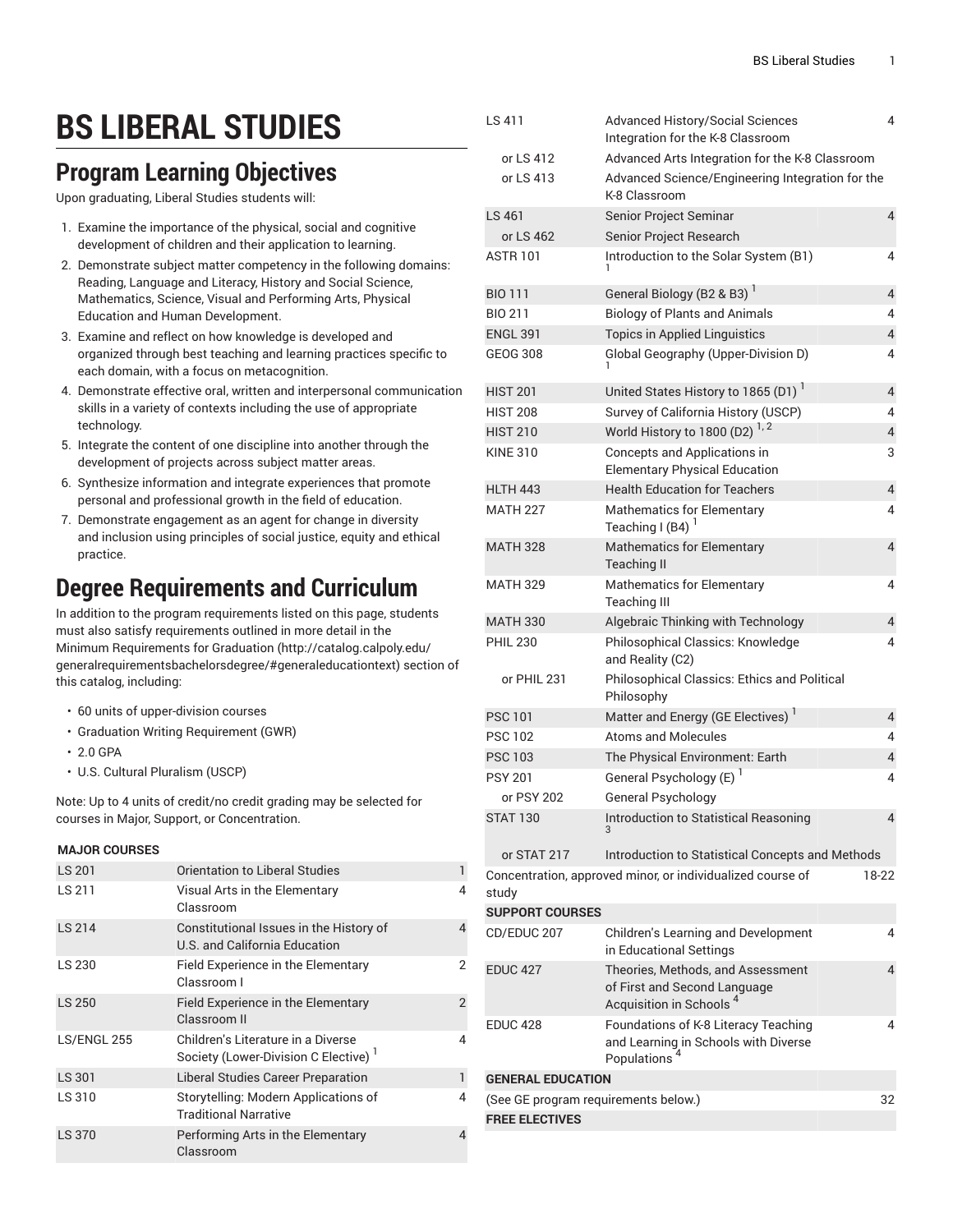| Free Electives <sup>5</sup> | 1-5 |
|-----------------------------|-----|
| <b>Total units</b>          | 180 |

- 1 Required in Major or Support; also satisfies General Education (GE) requirement.
- 2 Students in the History/Social Sciences concentration, may substitute with HIST 221.
- 3 Students considering a Child Development or Psychology minor should consider taking STAT 217.
- 4 Prerequisite for Multiple Subject Credential program at Cal Poly. For a credential program elsewhere, check the prerequisites for that institution.
- 5 If a General Education (GE) course is used to satisfy a Major or Support requirement, additional units of Free Electives may be needed to complete the total units required for the degree.

Students may select one of the following concentrations or listed minors to count toward a concentration.

#### **Concentrations**

- Human Development
- English
- Environmental Education
- History/Social Sciences
- Mathematics
- Science
- Teaching English to Speakers of Other Languages

#### **Individualized Course of Study**

With department chair approval, students may select one of the minors listed below or pursue a course of study which meets their individual needs and interests; this must be initiated early and all courses must be pre-approved. The individualized course of study consists of 18-20 units with at least one course at the 300-400 level. Courses are selected by the student in consultation with an advising faculty member. The list of courses is a contract between the student and the department.

#### **Minors that can be taken to create an Individualized Course of Study**

- Ethnic Studies
- Music
- Spanish

When selecting one of these minors to create an ICS, students should be advised the concentration will appear on their official transcript as Individualized Course of Study. The minor must be declared separately with the minor department in order for it to appear on the official transcript.

## **General Education (GE) Requirements**

- 72 units required, 40 of which are specified in Major and/or Support.
- If any of the remaining 32 units is used to satisfy a Major or Support requirement, additional units of Free Electives may be needed to complete the total units required for the degree.
- See the [complete GE course listing](http://catalog.calpoly.edu/generalrequirementsbachelorsdegree/#generaleducationtext) ([http://catalog.calpoly.edu/](http://catalog.calpoly.edu/generalrequirementsbachelorsdegree/#generaleducationtext) [generalrequirementsbachelorsdegree/#generaleducationtext\)](http://catalog.calpoly.edu/generalrequirementsbachelorsdegree/#generaleducationtext).

• A grade of C- or better is required in one course in each of the following GE Areas: A1 (Oral Communication), A2 (Written Communication), A3 (Critical Thinking), and B4 (Mathematics/ Quantitative Reasoning).

| Area A                                                                                        | <b>English Language Communication</b><br>and Critical Thinking                                   |                |  |
|-----------------------------------------------------------------------------------------------|--------------------------------------------------------------------------------------------------|----------------|--|
| A <sub>1</sub>                                                                                | Oral Communication                                                                               | $\overline{4}$ |  |
| A2                                                                                            | <b>Written Communication</b>                                                                     | 4              |  |
| A3                                                                                            | <b>Critical Thinking</b>                                                                         | $\overline{4}$ |  |
| Area B                                                                                        | <b>Scientific Inquiry and Quantitative</b><br>Reasoning                                          |                |  |
| <b>B1</b>                                                                                     | Physical Science (4 units in Major) <sup>1</sup>                                                 | 0              |  |
| B <sub>2</sub>                                                                                | Life Science (4 units in Major)                                                                  | 0              |  |
| B <sub>3</sub>                                                                                | One lab taken with either a B1 or B2<br>course                                                   |                |  |
| B4                                                                                            | Mathematics/Quantitative Reasoning<br>(4 units in Major) $1$                                     | 0              |  |
| <b>Upper-Division B</b>                                                                       |                                                                                                  | $\overline{4}$ |  |
| Area C                                                                                        | <b>Arts and Humanities</b>                                                                       |                |  |
| Lower-division courses in Area C must come from three<br>different subject prefixes.          |                                                                                                  |                |  |
| C <sub>1</sub>                                                                                | Arts: Arts, Cinema, Dance, Music,<br>Theater                                                     | 4              |  |
| C <sub>2</sub>                                                                                | Humanities: Literature, Philosophy,<br>Languages other than English (4<br>units in Major)        | 0              |  |
| Lower-Division C Elective - Select a course from either C1<br>or C2 (4 units in Major)        |                                                                                                  | 0              |  |
| <b>Upper-Division C</b>                                                                       |                                                                                                  | $\overline{4}$ |  |
| Area D                                                                                        | Social Sciences - Select courses in<br>Area D from at least two different<br>prefixes            |                |  |
| D1                                                                                            | American Institutions (Title 5, Section<br>40404 Requirement) (4 units in<br>Major) <sup>1</sup> | $\overline{0}$ |  |
| D <sub>2</sub>                                                                                | Lower-Division D (4 units in Major<br>plus 4 units in GE)                                        | 0              |  |
| Upper-Division D (4 units in Major) <sup>1</sup>                                              |                                                                                                  | 0              |  |
| Area E                                                                                        | <b>Lifelong Learning and Self-</b><br><b>Development</b>                                         |                |  |
| Lower-Division E (4 units in Major) <sup>1</sup>                                              |                                                                                                  |                |  |
| Area F                                                                                        | <b>Ethnic Studies</b>                                                                            |                |  |
| F                                                                                             | <b>Ethnic Studies</b>                                                                            | 4              |  |
| GE Electives in Areas B, C, and D                                                             |                                                                                                  |                |  |
| Select courses from two different areas; may be lower-<br>division or upper-division courses. |                                                                                                  |                |  |
|                                                                                               | GE Electives (4 units in Major plus 4 units in GE) <sup>1</sup>                                  | 4              |  |
| <b>Total units</b>                                                                            |                                                                                                  | 32             |  |

1 Required in Major or Support; also satisfies General Education (GE) requirement.

2 Recommended courses to satisfy GE Area C1: MU 101, DANC 221, or TH 210 for individuals planning to pursue a teaching credential.